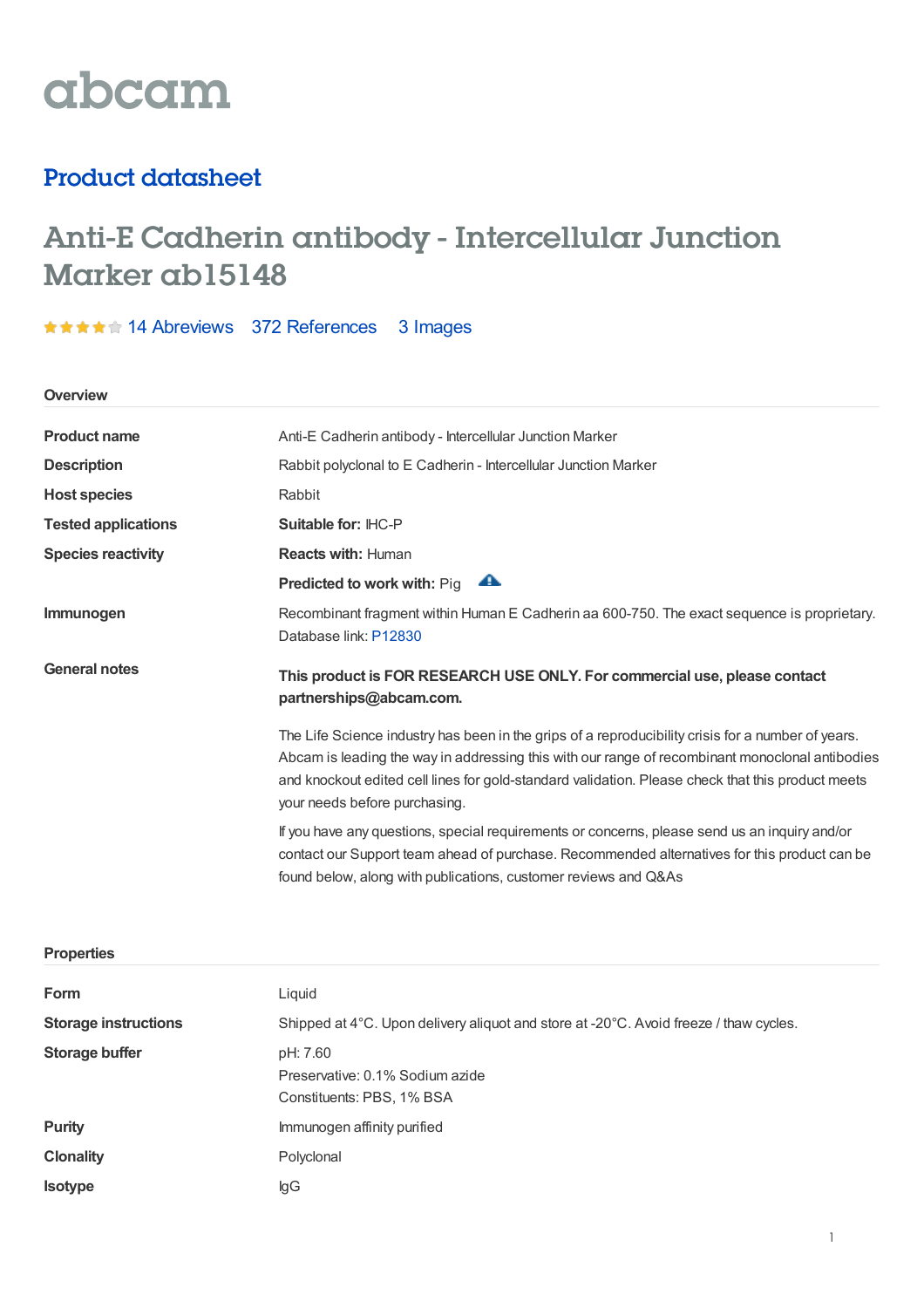**The Abpromise guarantee** Our [Abpromise](https://www.abcam.com/abpromise) guarantee covers the use of ab15148 in the following tested applications.

The application notes include recommended starting dilutions; optimal dilutions/concentrations should be determined by the end user.

| <b>Application</b> | <b>Abreviews</b> | <b>Notes</b>                                                                                                                                                                      |
|--------------------|------------------|-----------------------------------------------------------------------------------------------------------------------------------------------------------------------------------|
| <b>IHC-P</b>       | ★★★★★ (2)        | 1/30. for 10 min at RT. Staining of formalin-fixed tissues requires<br>boiling tissue sections in 10mM citrate buffer, pH 6.0 for 10 min<br>followed by cooling at RT for 20 min. |

| <b>Target</b>                              |                                                                                                                                                                                                                                                                                                                                                                                                                                                                                                                                                                                                                                                                                                                                                                                                                                                                                                                                                                                                                                                                                                                                                                                                                                                                                                                                                                                                                                  |
|--------------------------------------------|----------------------------------------------------------------------------------------------------------------------------------------------------------------------------------------------------------------------------------------------------------------------------------------------------------------------------------------------------------------------------------------------------------------------------------------------------------------------------------------------------------------------------------------------------------------------------------------------------------------------------------------------------------------------------------------------------------------------------------------------------------------------------------------------------------------------------------------------------------------------------------------------------------------------------------------------------------------------------------------------------------------------------------------------------------------------------------------------------------------------------------------------------------------------------------------------------------------------------------------------------------------------------------------------------------------------------------------------------------------------------------------------------------------------------------|
| <b>Function</b>                            | Cadherins are calcium-dependent cell adhesion proteins. They preferentially interact with<br>themselves in a homophilic manner in connecting cells; cadherins may thus contribute to the<br>sorting of heterogeneous cell types. CDH1 is involved in mechanisms regulating cell-cell<br>adhesions, mobility and proliferation of epithelial cells. Has a potent invasive suppressor role. It is<br>a ligand for integrin alpha-E/beta-7.<br>E-Cad/CTF2 promotes non-amyloidogenic degradation of Abeta precursors. Has a strong<br>inhibitory effect on APP C99 and C83 production.                                                                                                                                                                                                                                                                                                                                                                                                                                                                                                                                                                                                                                                                                                                                                                                                                                              |
| <b>Tissue specificity</b>                  | Non-neural epithelial tissues.                                                                                                                                                                                                                                                                                                                                                                                                                                                                                                                                                                                                                                                                                                                                                                                                                                                                                                                                                                                                                                                                                                                                                                                                                                                                                                                                                                                                   |
| <b>Involvement in disease</b>              | Defects in CDH1 are the cause of hereditary diffuse gastric cancer (HDGC) [MIM:137215]. An<br>autosomal dominant cancer predisposition syndrome with increased susceptibility to diffuse<br>gastric cancer. Diffuse gastric cancer is a malignant disease characterized by poorly<br>differentiated infiltrating lesions resulting in thickening of the stomach. Malignant tumors start in<br>the stomach, can spread to the esophagus or the small intestine, and can extend through the<br>stomach wall to nearby lymph nodes and organs. It also can metastasize to other parts of the<br>body. Note=Heterozygous germline mutations CDH1 are responsible for familial cases of diffuse<br>gastric cancer. Somatic mutations in the has also been found in patients with sporadic diffuse<br>gastric cancer and lobular breast cancer.<br>Defects in CDH1 are a cause of susceptibility to endometrial cancer (ENDMC) [MIM:608089].<br>Defects in CDH1 are a cause of susceptibility to ovarian cancer (OC) [MIM:167000]. Ovarian<br>cancer common malignancy originating from ovarian tissue. Although many histologic types of<br>ovarian neoplasms have been described, epithelial ovarian carcinoma is the most common form.<br>Ovarian cancers are often asymptomatic and the recognized signs and symptoms, even of late-<br>stage disease, are vague. Consequently, most patients are diagnosed with advanced disease. |
| <b>Sequence similarities</b>               | Contains 5 cadherin domains.                                                                                                                                                                                                                                                                                                                                                                                                                                                                                                                                                                                                                                                                                                                                                                                                                                                                                                                                                                                                                                                                                                                                                                                                                                                                                                                                                                                                     |
| <b>Post-translational</b><br>modifications | During apoptosis or with calcium influx, cleaved by a membrane-bound metalloproteinase<br>(ADAM10), PS1/gamma-secretase and caspase-3 to produce fragments of about 38 kDa (E-<br>CAD/CTF1), 33 kDa (E-CAD/CTF2) and 29 kDa (E-CAD/CTF3), respectively. Processing by the<br>metalloproteinase, induced by calcium influx, causes disruption of cell-cell adhesion and the<br>subsequent release of beta-catenin into the cytoplasm. The residual membrane-tethered<br>cleavage product is rapidly degraded via an intracellular proteolytic pathway. Cleavage by<br>caspase-3 releases the cytoplasmic tail resulting in disintegration of the actin microfilament<br>system. The gamma-secretase-mediated cleavage promotes disassembly of adherens junctions.                                                                                                                                                                                                                                                                                                                                                                                                                                                                                                                                                                                                                                                                 |
| <b>Cellular localization</b>               | Cell junction. Cell membrane. Endosome. Golgi apparatus > trans-Golgi network. Colocalizes with<br>DLGAP5 at sites of cell-cell contact in intestinal epithelial cells. Anchored to actin microfilaments<br>through association with alpha-, beta- and gamma-catenin. Sequential proteolysis induced by<br>apoptosis or calcium influx, results in translocation from sites of cell-cell contact to the cytoplasm.                                                                                                                                                                                                                                                                                                                                                                                                                                                                                                                                                                                                                                                                                                                                                                                                                                                                                                                                                                                                               |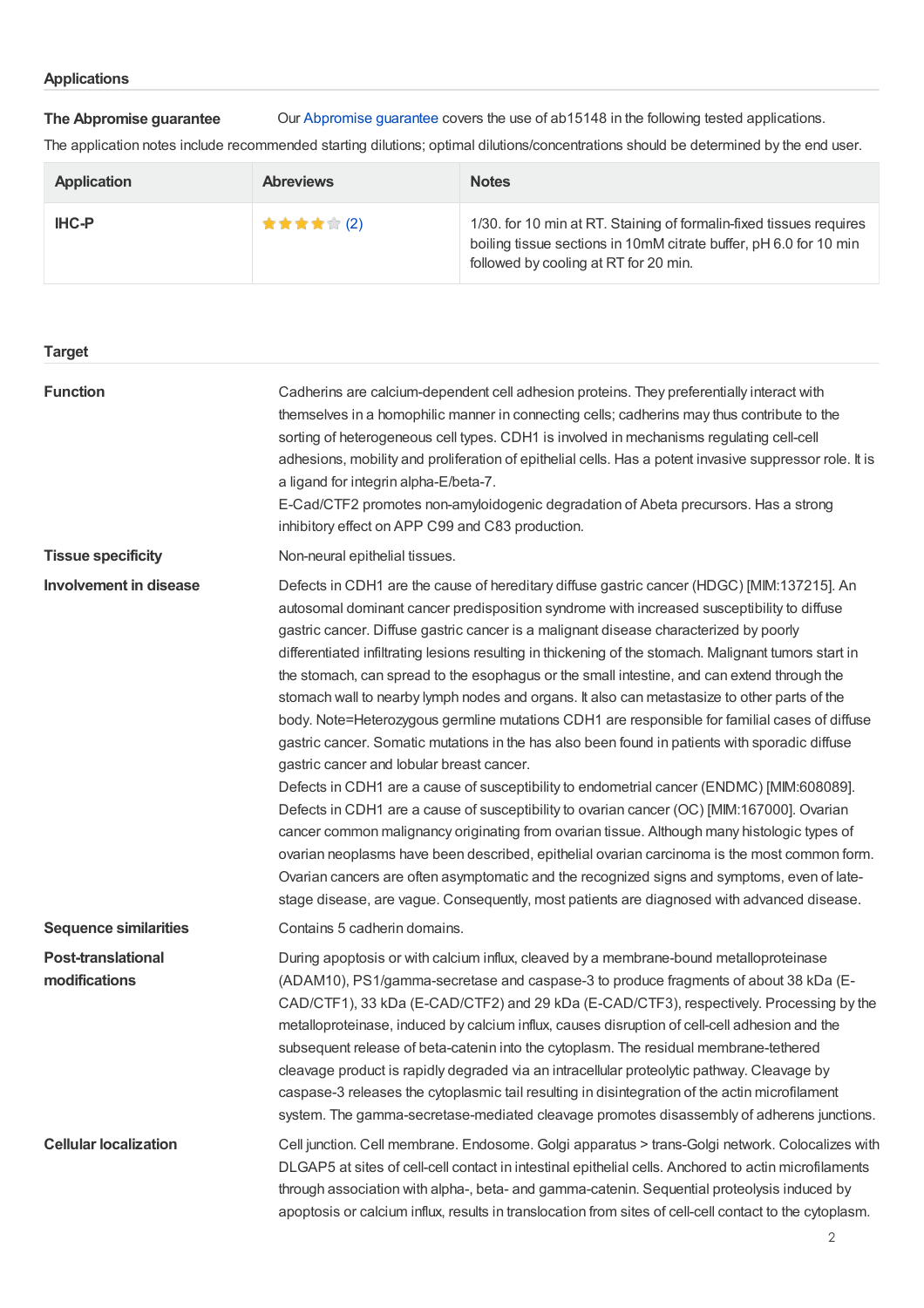Colocalizes with RAB11A endosomes during its transport from the Golgi apparatus to the plasma membrane.

#### **Images**



ab15148 staining E Cadherin in Pig Cervix uteri tissue sections by IHC-P (Formaldehyde-fixed, Paraffin-embedded sections). Tissue samples were fixed with formaldehyde and blocked with 10% goat serum for 1 hour at 37°C; antigen retrieval was by heat mediation in 10mM citrate at pH 6 for 2 minutes. The sample was incubated with primary antibody (1/50) at 4°C for 12 hours. An HRP-conjugated goat polyclonal to rabbit IgG (undiluted) was used as secondary antibody.

Immunohistochemistry (Formalin/PFA-fixed paraffinembedded sections) - Anti-E Cadherin antibody - Intercellular Junction Marker (ab15148) This image is courtesyof an anonymous Abreview



Immunohistochemistry (Formalin/PFA-fixed paraffinembedded sections) - Anti-E Cadherin antibody - Intercellular Junction Marker (ab15148)

Immunohistochemical staining of formalin fixed paraffin embedded human skin using ab15148.